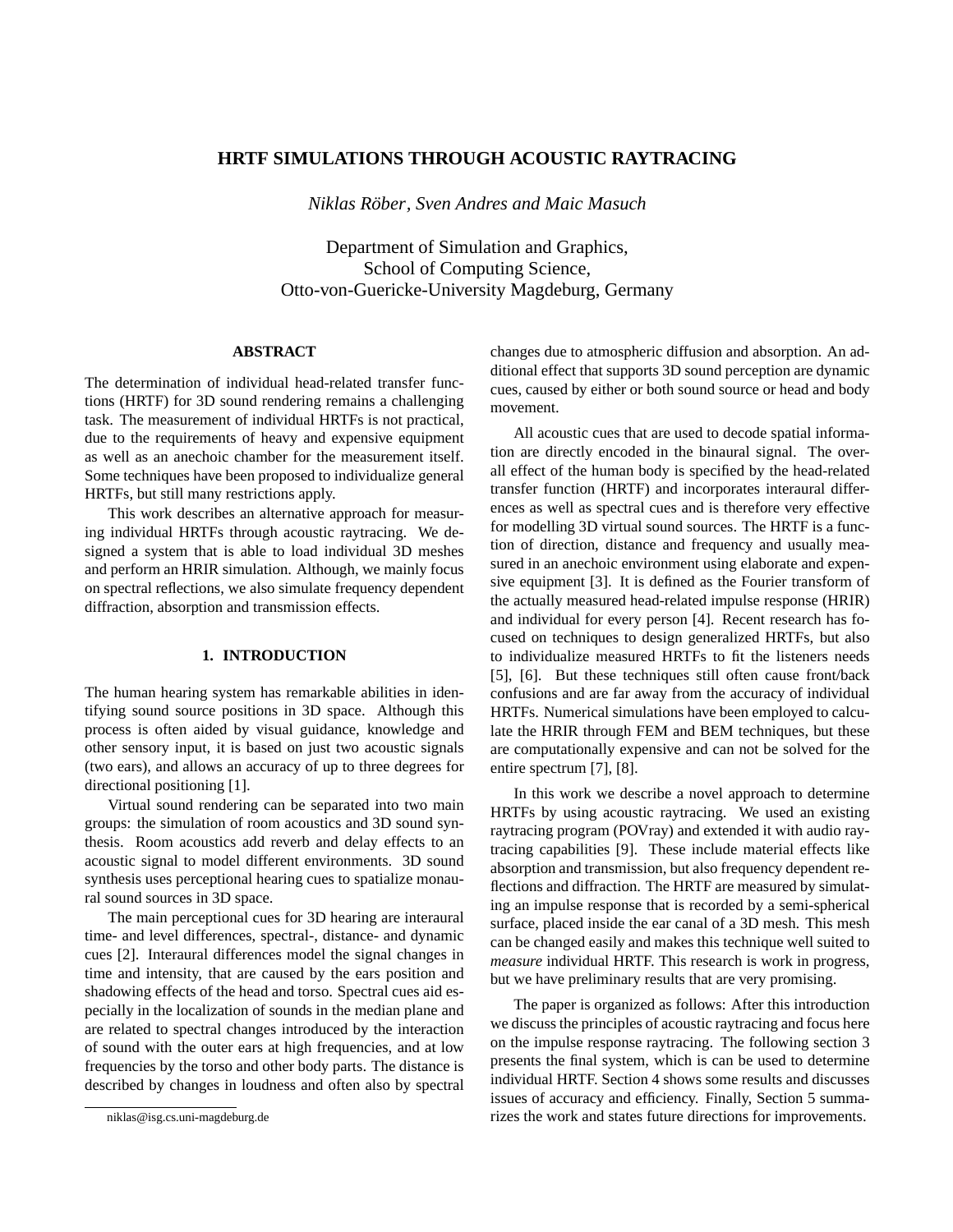### **2. ACOUSTIC RAYTRACING**

Sound and light are in general of different nature and perceived by two distinct senses. However, in terms of propagation and the interaction with objects, there are some similarities: Both propagate as wave, of which sound waves represent real mechanical, longitudinal waves of varying pressure with a wide spectrum of wavelength. As the wavelength is much longer, diffraction and interference effects are much more prominent. Other effects like absorption, transmission, diffusion, reflection and refraction are similar to light and depend on the wavelength and the objects material properties. For high frequencies with wavelength much shorter than any objects size, sound waves can be considered as rays and computer graphics techniques are applicable [10].



**Fig. 1**. Acoustic Raytracing

Several areas use these similarities and employ methods from computer graphics to simulate the propagation of sound waves. One of these is the area of room acoustics and the computation of sound wave behavior in enclosed spaces. Depending on the room size and the sounds wavelength, two different approaches are considered: For low frequencies, where wave-based effects can not be ignored, the propagation is simulated through time- and frequency difference models, like waveguide meshes [11], or numerical solutions using FEM or BEM [8]. With higher frequencies, sound waves can be approximated as rays, and therefore ray-, cone- or beam tracing techniques are employed to simulate wave propagation [10], [1]. In most cases, this only includes specular reflections and to some degree absorption due to certain materials. Often these techniques are only used to determine the sounds origin, in which a sound file is afterwards filtered with the appropriate HRTF, opposed to raytracing acoustic data [12].

In the last years, computer graphics hardware has evolved by several magnitudes. As of this amount of processing power, the GPU (graphics processing unit) is used alternatively for a variety of non-graphics calculations, including image analysis, algebra and signal processing [13]. It was employed as general DSP for sound signal processing [14], [15], [16] and as raytracing system to solve basic room acoustics [17].

## **2.1. Impulse Response Raytracing**

HRTFs are measured as impulse responses in which the interaction with the head, the outer ear and the torso modify a given input signal [18]. In order to employ computer graphics techniques for this simulation, the raytracing approach has to be changed itself to incorporate the signals runtime into the rendering. The final result is not an image, rather a 1D signal, that is recorded over *time*. Furthermore, the varying influences of the different frequencies have to be considered, and here a direct mapping of the acoustical properties to visual qualities is applicable by assigning colors to certain frequency bands. The lower frequencies (20 Hz - 1,000 Hz) are represented by the red channel, the middle frequencies (1,000 Hz - 8,000 Hz) by green and the higher frequencies (5,000 Hz - 20,000 Hz) are mapped to the blue component. Although the acoustic raytracing still uses a *camera plane*, refer to Figures 1 and 2, the processing of the data has changed. Each ray is associated with a color (frequency spectrum) and a time stamp that represents its contribution to the impulse response.

Sound waves behave in a similar, but slightly different way, which has to be accounted by the acoustic raytracing. Figure 1 shows an example of the technique as it is implemented. The sound *Source* emits several white rays (all frequencies) which are traced towards the *Receiver*. One of these rays (Direct) hits the receiver without getting modified by any object, and therefore is only affected by the signals runtime. Another ray hits the floor and gets partially reflected, as the surface is high frequency (blue) absorbent. Two other rays are diffracted around a box in front of the receiver and are partially received. The raytracing itself runs backwards, in which rays are shot for each pixel from the camera surface into the scene. Compare with Figure 2 that shows the camera hemisphere inside the ear canal.



**Fig. 2**. Impulse Response Raytracing (Ear)

The majority of the localization cues lies in the higher frequency bands. The lower frequencies, with wavelength larger than the heads diameter, are diffracted around the head and arrive at the ears just affected by the air absorption. We modelled this behavior as *ambient sound*, in which the lower frequency components, eg. the red channel, are directly copied to the impulse response after being changed in amplitude and time, due to transmission effects and signal delay. Although technically not correct, we basically ignore the different wavelengths and treat all sound waves as rays. The specular and diffuse reflections are modelled similar to computer graphics, where the angle of incident equals the angle of reflection. The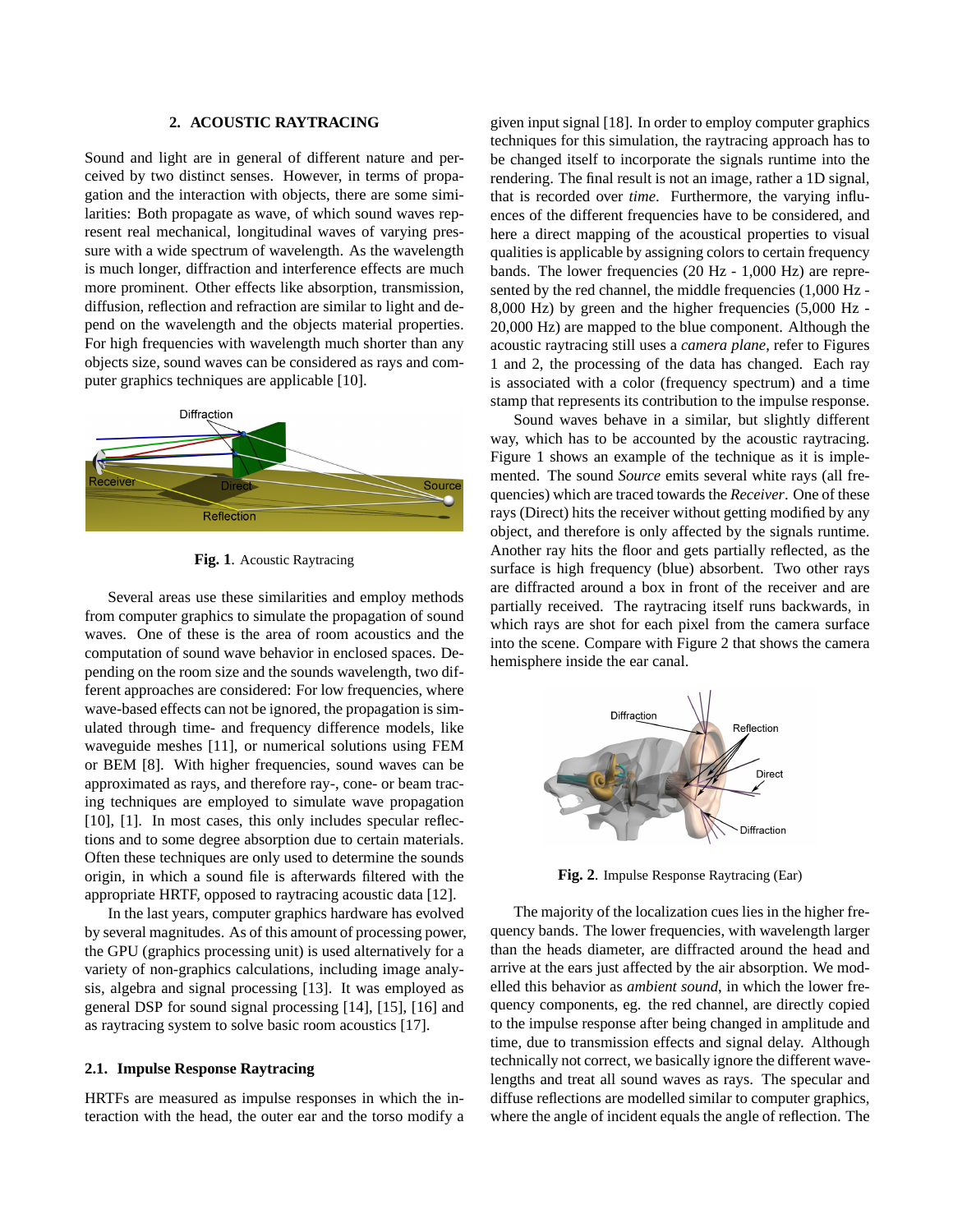interaction of sound rays with scene objects depend on their material specifications, and includes frequency dependent reflections, absorption and transmission. We also simulate diffraction effects by using a multi-sampling approach. Several rays are fired within a small area, and if an edge is detected, an additional sampling point is placed atop of this position and samples the upper hemisphere in the rays normal direction. These results are further affected by a frequency dependent diffraction coefficient, in which higher frequencies (blue) are less bend then the lower ones (red), see Figures 1 and 2.

#### **2.2. Implementation**

The acoustic raytracing as presented in the last section was implemented using the freely available *Persistence Of Vision* rendering program [9]. The raytracer can still be used to render visual landscapes, but is now also able to compute impulse responses of acoustic simulations. The adaptations to Povray are relatively simple: A sound source is approximated by a point light and the microphone is represented by a hemispherical camera surface. The color represents the different frequency bands and is used to model individual object material specifications for frequency dependent reflection, absorption, transmission and diffraction, see also Figures 1 and 2.

The largest changes occurred in the rendering method of Povray, which now holds the data structure to compute the impulse response after the raytracing is completed. The impulse response is the sum of all contributing rays, which are arranged according their time stamp, and is stored on the hard disk in the .wav format.

## **3. HRTF SIMULATION**

Based on the impulse response raytracing approach from the last section, we designed an HRIR simulation that can be used to acquire personal HRTFs from geometrical models through acoustic raytracing. This research is work in progress and at the moment employs only one head model. In the future, the system will eventually be extended by a mesh generation tool that uses computer vision techniques to modify the head and the pinna to fit the individual listeners needs.

An overview of the system is shown in Figure 3, which looks similar to general HRTF measuring procedures. For the impulse response raytracing, a hemispherical camera surface is placed inside the ear canal and a sound source is positioned at varying angles in a distance of 1.4m, compare also with Figure 2. For each angular position, the acoustic scene is now captured through raytracing and the resulting impulse response computed. So far the raytracing is evoked at every sample point, but as the scene geometry is not changing, the reflection and diffraction rays are always the same, only the lighting (acoustics) changes. A large data structure could hold all the ray information and could be used to determine the changed lighting (acoustic) condition much faster. But this is not part of the current implementation and remains future work.

One limitation of the current system is the simplification to a ray-based approach. Although this limits the technique to a basically non-wave-based propagation and neglects especially the low frequencies, it remains an interesting approach which might aid in the future to the quality of 3D sound perception by using individual HRTFs.



**Fig. 3**. HRIR Raytracing Principle.

## **4. RESULTS AND DISCUSSION**

As we present work in progress, we only have conducted a few experiments using non-individualized meshes. For the experiments we used a high-resolution mesh from the Viewpoint Catalog (#VP4242) [19]. We experimented with different camera sizes, material properties and raytracing resolutions. Further experiments, especially with real data have to be accomplished to verify and validate the proposed technique. Figure 4 shows two examples, displaying head-related impulse responses, respectively for the horizontal and the median plane.





(b) Median Plane HRIR.

**Fig. 4**. Head-related Impulse Responses.

Figure 4(a) shows the horizontal plane, which was measured using an angular difference of 5 degrees, while the median plane, Figure 4(b), was sampled with a resolution of